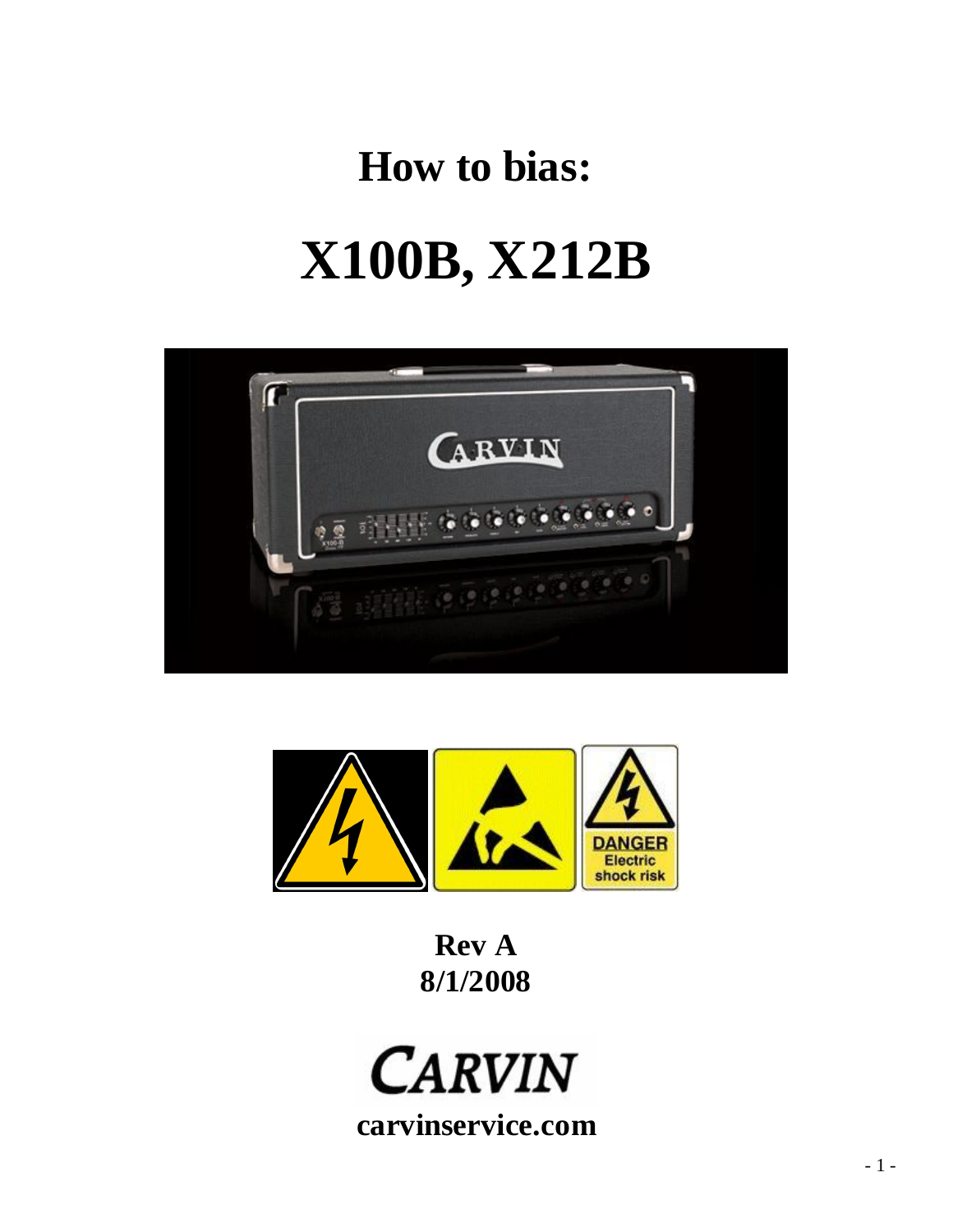

**Only a certified technician should bias Carvin amps, this is very dangerous, you can get hurt, please be very careful when working with any tube amp!**

If you have changed the tubes make sure they are a matched set. When you bias the amp at 100ma and the tubes are matched you will have the desirable 25mA going through each of the 4 tubes.

-The Bias for the X100B, X212B should be **100mA** at 100W setting, with 120VAC.

STEP 1



## These are the tools you will need:

- 1. A flat head screw driver "small".
- 2. A multi-meter, w/ milli amp reading.
- 3. Banana to clip leads.
- 4. Amp stand (optional).

### STEP 2



Take the amp out of the amp enclosure (cabinet). Set it in an amp stand. Be very careful with the tubes they can break.

NOTE: If you don't have an amp stand then support the chassis on some blocks of wood so that the power tubes are not touching anything - they get very hot!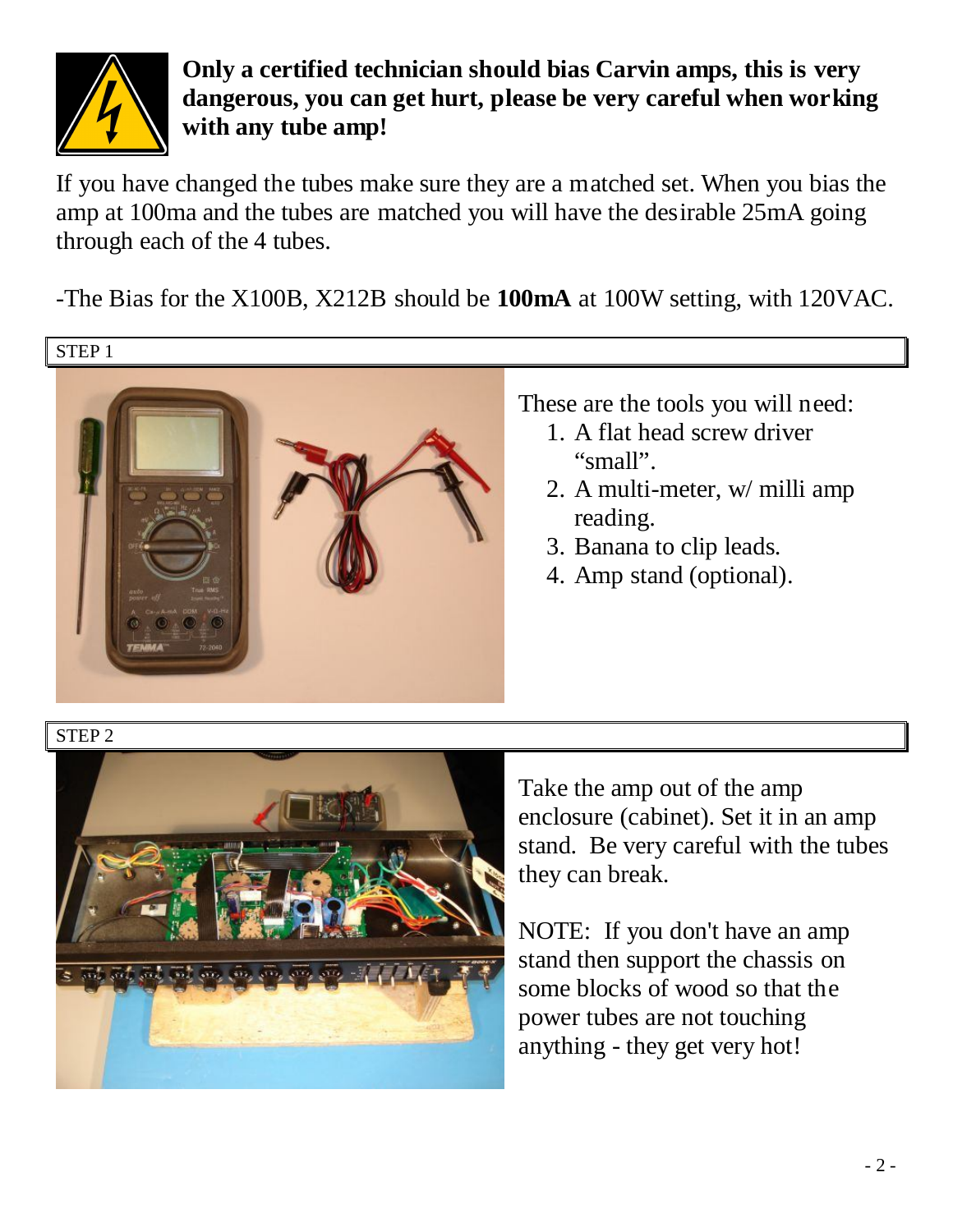



Plug in speaker to output 1 or 2, they are both the same, both jacks are in parallel.

NOTE: For speaker setup click on "Troubleshooting" and "Speakers".

**IMPORTANT**: Do NOT turn on the amplifier without a speaker plugged in!"



Make sure the OHM setting is correct. Improper setting will result in damage to the amp!

NOTE: On the back is where you will find the OHM setting, make sure the speaker matches the OHM setting.

STEP 5



Set the switch in the back to 100W 4-tubes.

NOTE: This step is very important, if you don't set this to 100W setting you will not get the correct bias setting when you adjust it later in the procedures.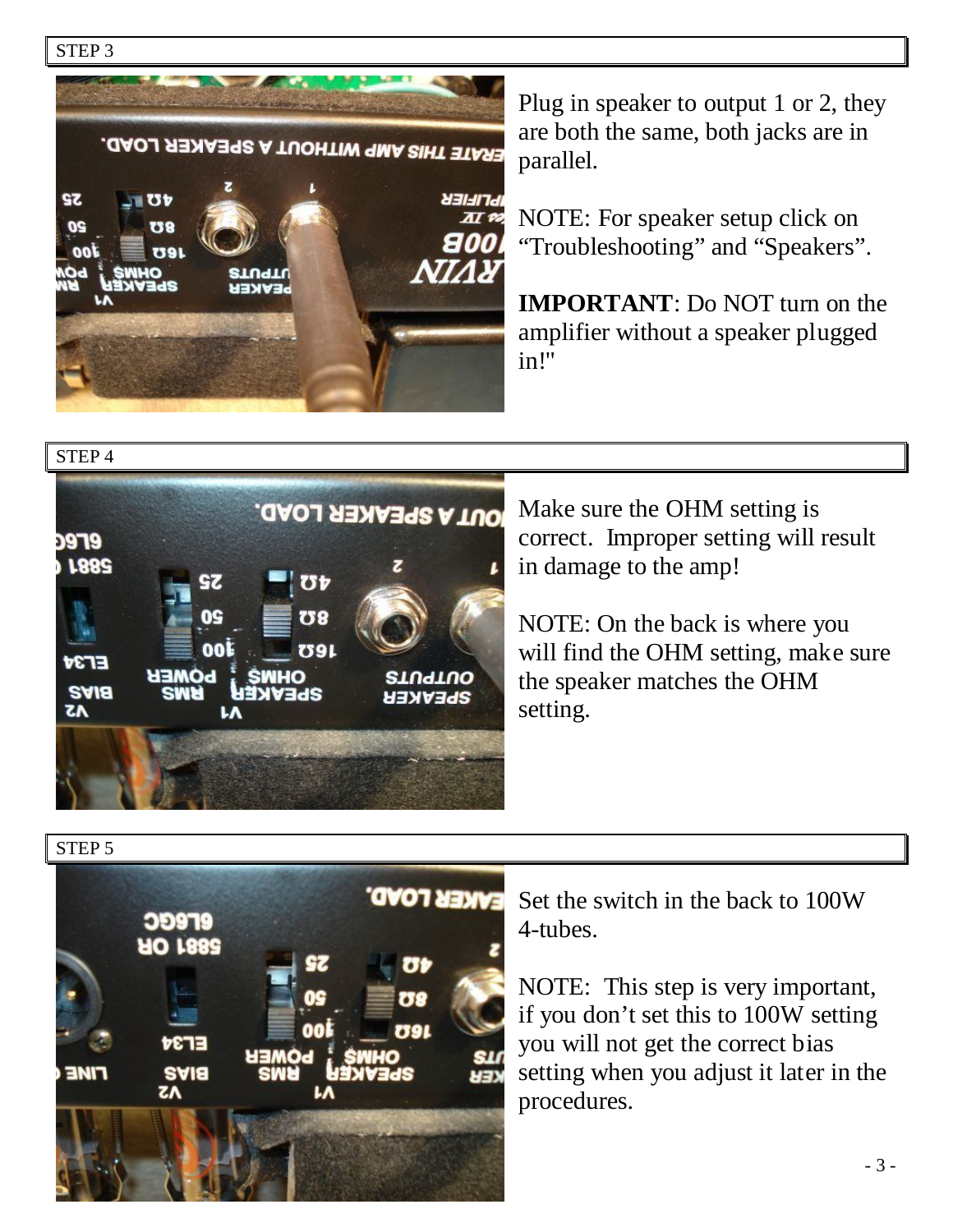#### STEP 6



**A**) Lower the volume down on both channels. **B**) Unplug your guitar cord from the input of the amp.

NOTE: If you have signal going through the amp, it will not be the true reading, when you set the bias.

STEP 7



Make sure the fuse inside is good.



**A)** Connect the leads to the meter. **B)** Set your meter to the milliamp (MA) position.

NOTE: If the Fuse inside your meter is open, the meter will never work. It will always read 0mA. In the meter above, mA and COM is selected, you have the option to plug in the lead on (A) but because the setting will be set to 100mA it is best to use mA.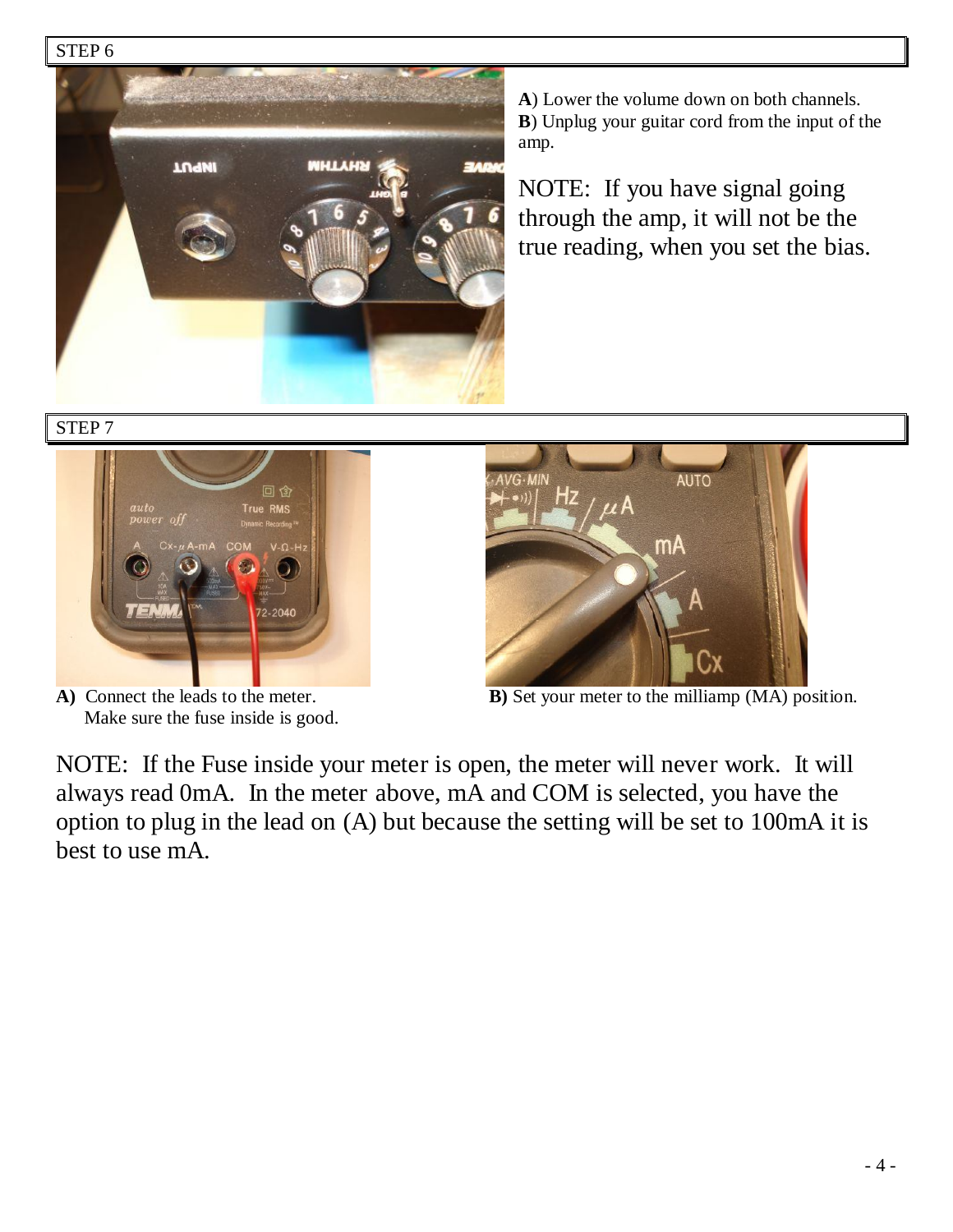



Connect clips from meter to Standby Switch. It's easier to clip the leads to the wires that go from the standby switch to the main circuit board as pictured.

IMPORTANT: **Never power the amp ON before connecting the leads, you will get a big spark, you may blow the fuse of the Meter and or damage the amp.**



Plug in AC Cord.

NOTE: Sometimes when the AC Cord is new it does not want to go in all the way. Push firmly to force it in, if that is the case.

STEP 10



Turn the Power Button ON. Wait 2 minutes for the amp to get hot, after the 2 minutes you should see the meter read current. It will start slow then increase up to 100mA, adjust it accordingly.

NOTE: Do Not turn ON the Standby switch, leave it on STANDBY.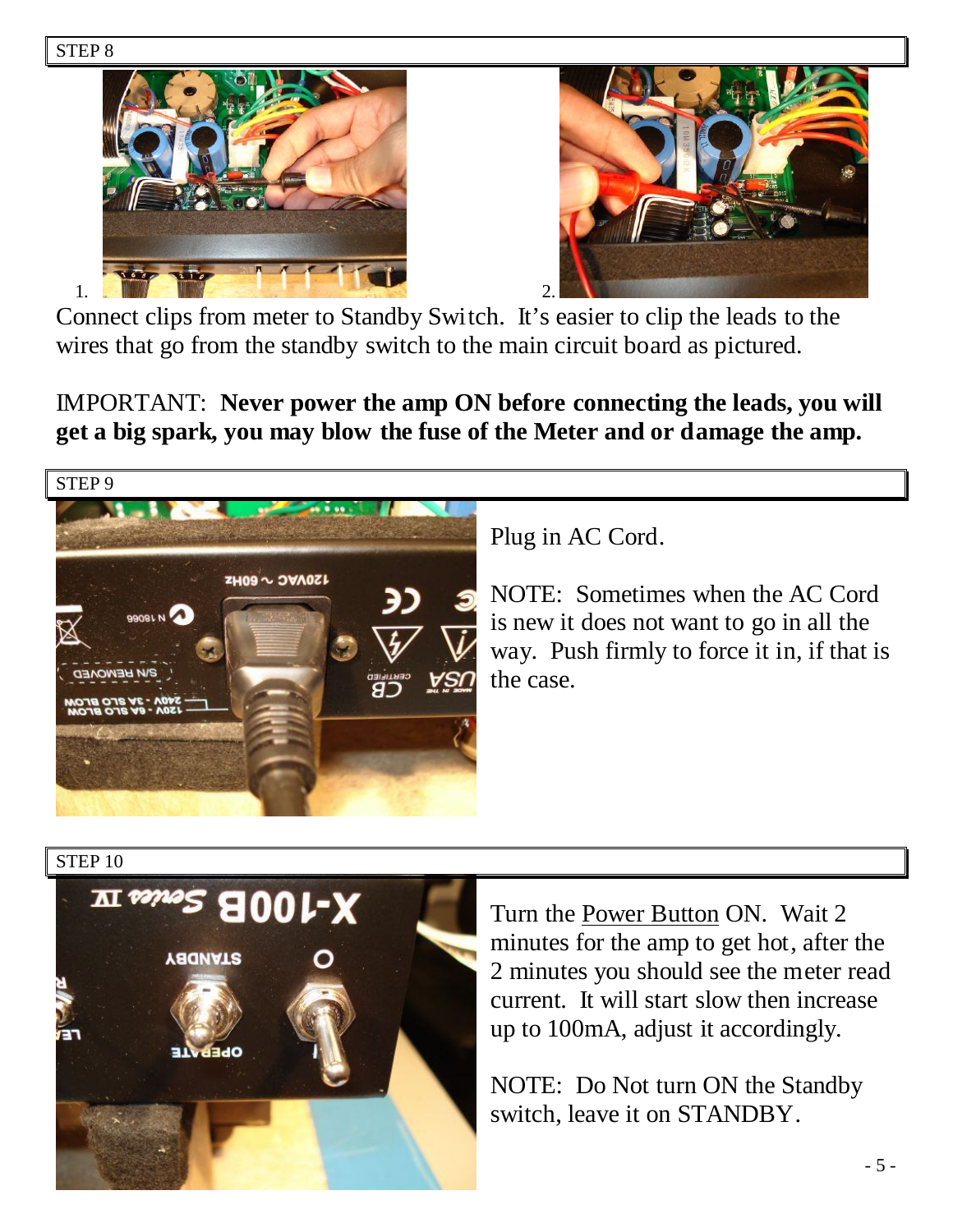

Check your meter at this point, if it goes over 100mA, lower it by turning the bias potentiometer with the screw driver, clock wise, if it's under 100mA bring it up by turning the potentiometer the other way.

It is OK and normal for the bias reading to fluctuate a little bit and may not be exactly 100mA but as close as possible.





Good Bias High Bias High Bias Low Bias



#### STEP 12

Power down Steps:

- 1. Turn OFF the amp
- 2. Disconnect the meter leads.

3. Unplug your AC cord and wait for the tubes to cool down, so that you can put the amp back in the cabinet.

IMPORTANT: During biasing and normal amp operation if there is a burning smell or loud crackling noise that comes from the speaker, you should turn off the amp as your may have a bad tube. The same is true if your meter reads higher that 150mA or goes into overload. The tubes should never glow RED on the gray plate material, the largest metal part inside the tube. This indicates a major problem and extremely unsafe condition. If this happens turn off the amp immediately!